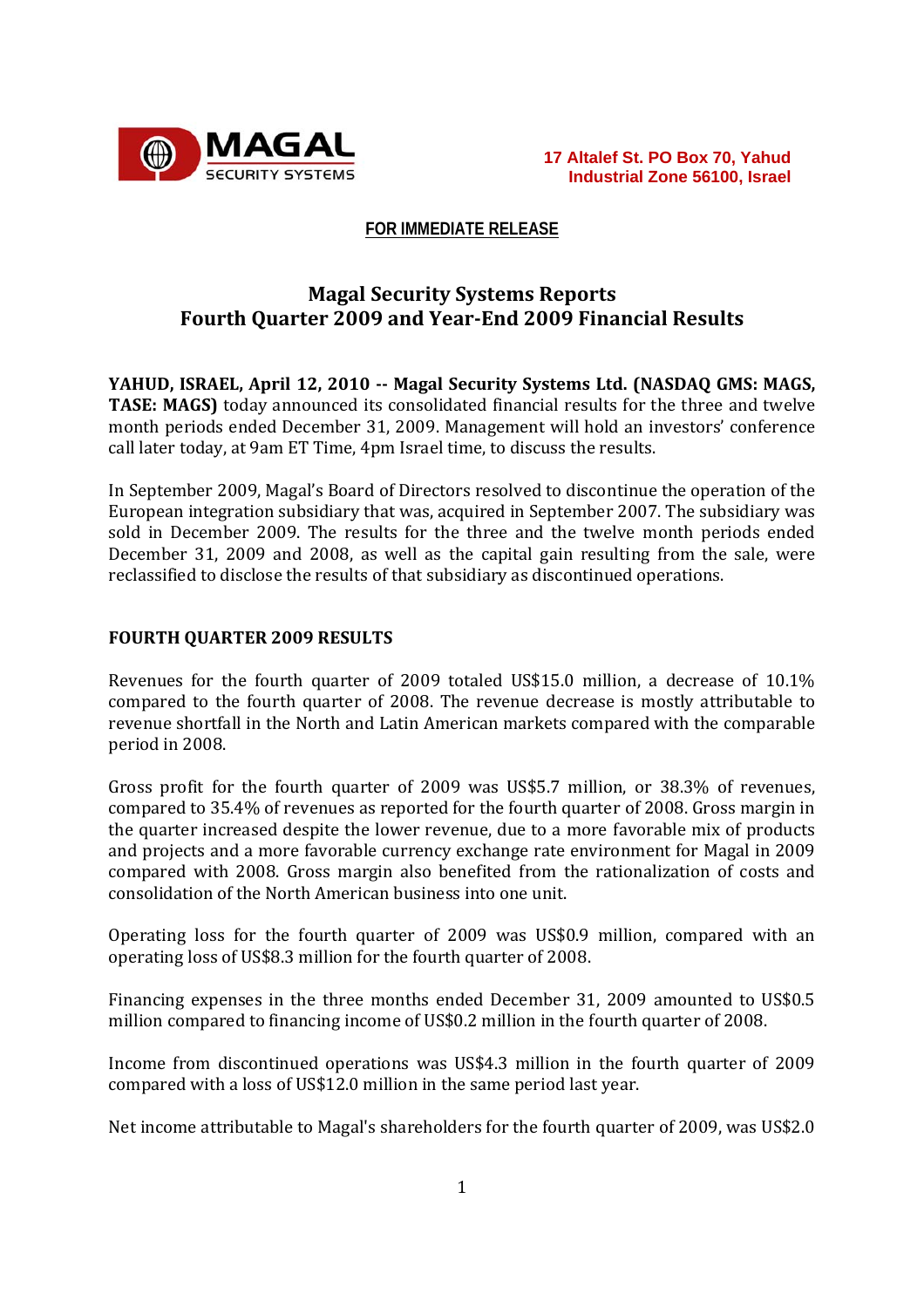

million, compared with a net loss of US\$24 million for the fourth quarter of 2008. Net earnings per share in the fourth quarter of 2009 was US\$0.19, compared with a net loss per share of US\$(2.31) in the same period last year.

#### **FULL YEAR 2009 RESULTS**

Revenues for the year ended December 31, 2009 was US\$54.5 million, a 4.5% decrease compared with the previous year. The decrease is primarily attributable to the lower revenues generated by the Company's Canadian subsidiary and a reduction in revenues in the European market.

Gross profit for the year increased by 8.4% to US\$21.2 million, representing 38.9% of revenues, compared with US\$19.5 million, representing 34.2% of revenues in 2008. This increase is mainly attributable to the previously‐mentioned more favorable currency exchange rate environment for Magal in 2009 compared with 2008 as well as a more favorable mix of products and projects. Gross margin also benefited from the rationalization of costs and consolidation of the North American business into one unit.

Operating loss for 2009 was US\$2.7 million, compared with an operating loss of US\$14.6 million in 2008. The operating loss in 2009 was primarily attributable to the lower volume of revenues resulting from the global economic crisis in 2009.

Net loss attributable to Magal's shareholders for 2009 was US\$0.9 million compared with a net loss of US\$32.6 million in 2008. Net loss per share for the year ended December 31, 2009 was US\$0.08, compared with a net loss per share of US\$3.14 in 2008.

#### **MANAGEMENT COMMENT**

Commenting on the results, Mr. Eitan Livneh, President and CEO of Magal, said, "2009 was a turnaround year for Magal. I believe that the changes initiated by the new management team provide a solid foundation for improvements in 2010 and beyond. Over the past year, we have focused on improving every area of the business. This has included making some key management changes, rationalizing all costs, as well as consolidating our North American business into one unit, realizing significant cost savings. The improvement in our margins over the past year, is a clear testament to our success in this regard."

"Looking ahead, in 2010 we intend to continue to develop and sell new advanced security sensors, continue to build on our success with Fortis in the Municipal Control and Command field, and improve our capabilities in the Intelligent Video Analytics space. While the past year has seen many changes for Magal, I believe that they were for the better and together with the whole management team at Magal, we remain enthusiastic about Magal's future," concluded Mr. Livneh.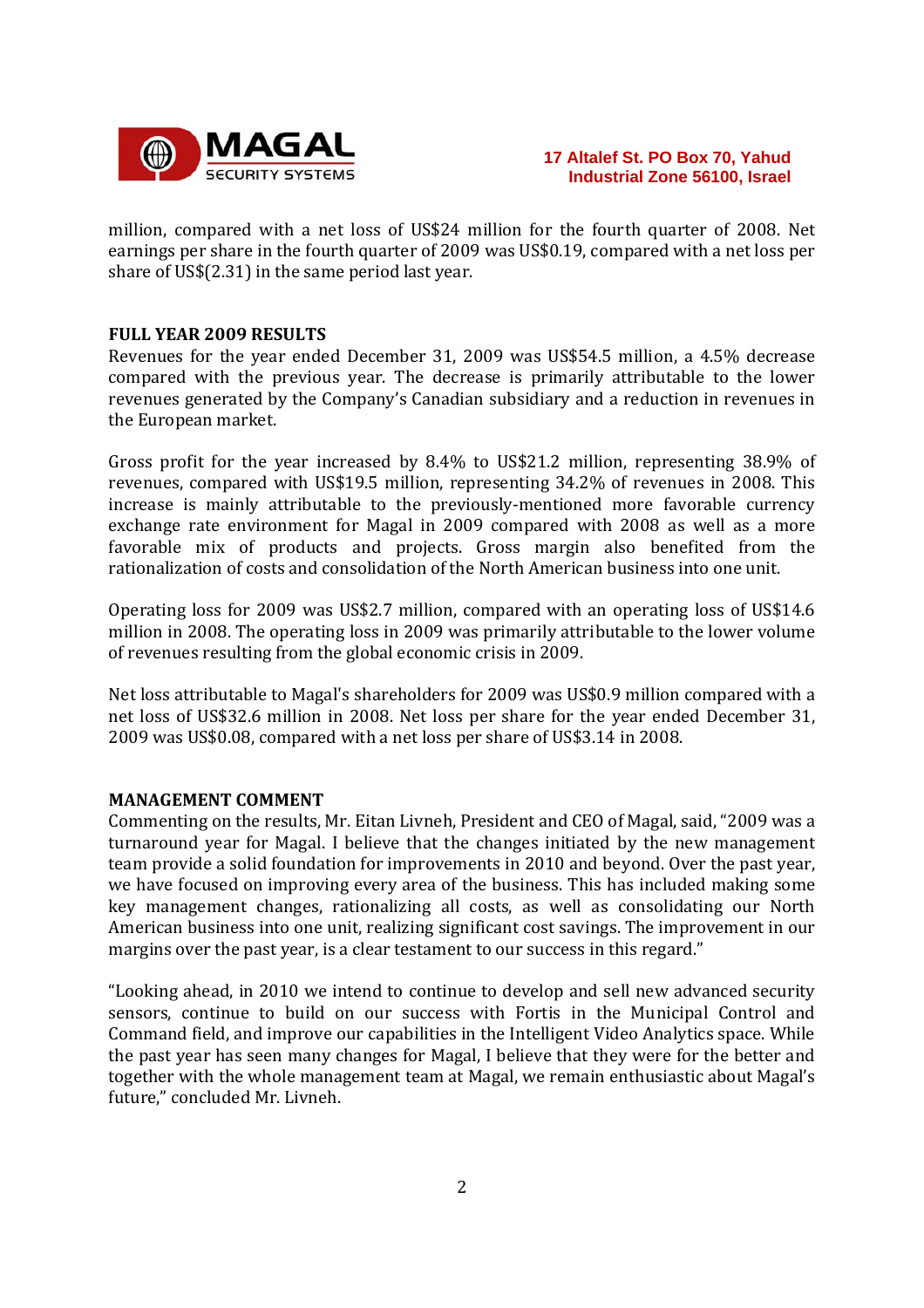

#### **INVESTORS' CONFERENCE CALL INFORMATION:**

The Company will host a conference call on April 12, 2010 at 9am ET. On the call, management will review and discuss the results and will be available to answer investor questions.

To participate, please call one of the following teleconferencing numbers. Please begin placing your calls at least 10 minutes before the conference call commences. If you are unable to connect using the toll‐free numbers, please try the international dial‐in number.

**US Dial-in Number: 1 888 668 9141 Israel Dial-in Number: 03 918 0609 UK Dial-in Number: 0 800 917 5108 International Dial-in Number: +972 3 918 0609** 

at 9:00 am Eastern Time; 6:00 am Pacific Time; 2:00pm UK Time; 4:00 pm Israel Time

A replay of the call will be available from the day after the call. The link to the replay will be accessible from Magal's website at: www.magal‐s3.com.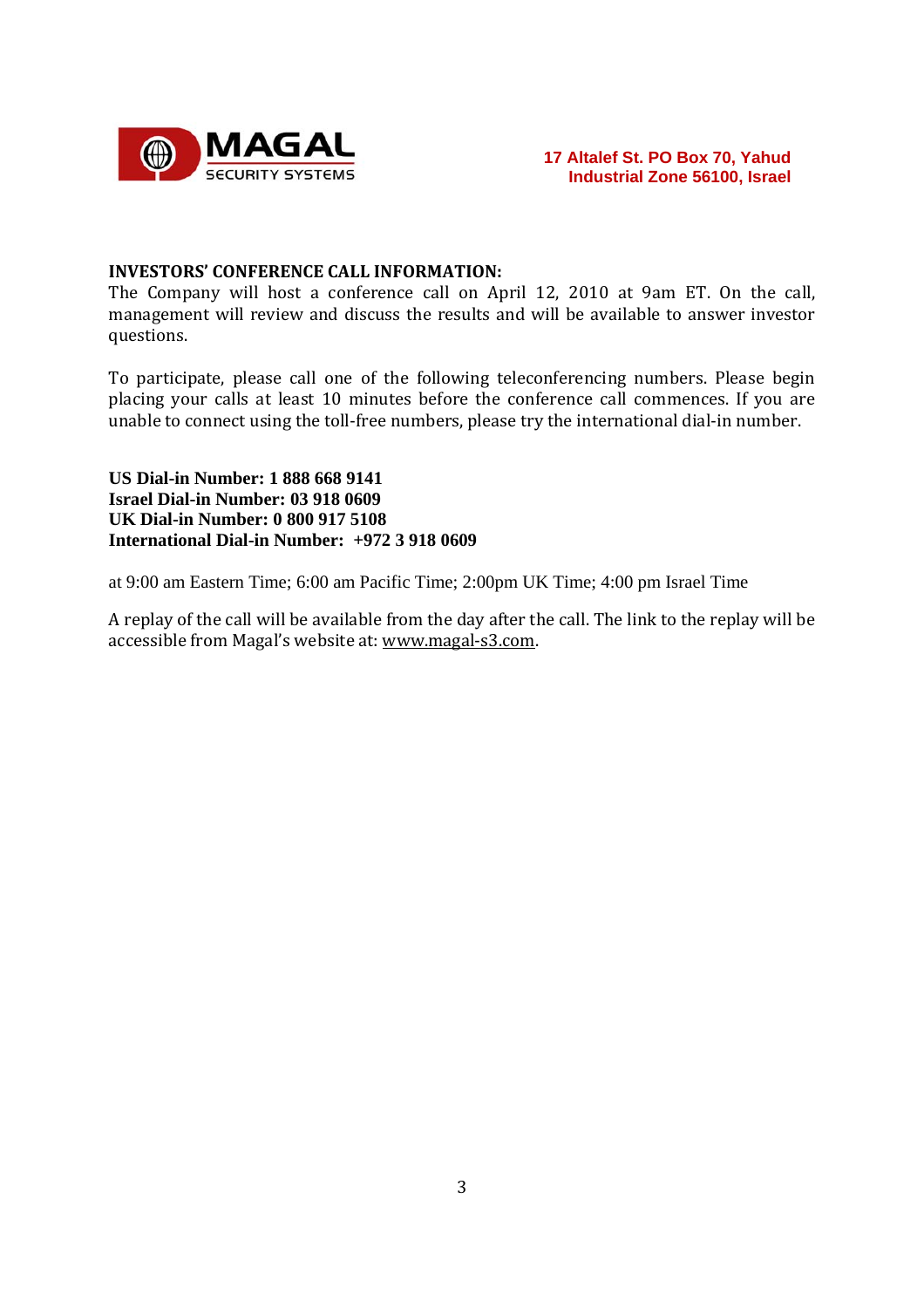

## **About Magal S3**

Magal  $S<sup>3</sup>$  is a leading international provider of security, safety and site management solutions and products (NASDAQ: MAGS).

Over the past 40 years, Magal  $S<sup>3</sup>$  has delivered tailor-made solutions to hundreds of satisfied customers in over 80 countries.

Magal S<sup>3</sup> offers a broad portfolio of unique products used to protect sensitive installations in some of the world's most demanding locations and harshest climates. This portfolio covers the following three categories:

- **Perimeter Intrusion Detection Systems (PIDS)** ‐ a variety of smart barriers and fences, fence mounted detectors, virtual gates, buried and concealed detection systems
- **Close Circuit TV (CCTV)** a comprehensive management platform with a leading Intelligent Video Analysis (IVA) and Video Motion Detection (VMD) engine
- **Physical Security Information Management (PSIM)** ‐ a proprietary site management system that enhances command, control and decision making during both routine operations and crisis situations

*This press release contains forwardlooking statements, which are subject to risks and uncertainties. Such statements are based on assumptions and expectations which may not be realized and are inherently subject to risks and uncertainties, many of which cannot be predicted with accuracy and some of which might not even be anticipated. Future events and actual results, financial and otherwise, may differ from the results discussed in the forwardlooking statements. A number of these risks and other factors that might cause differences, some of which could be material, along with additional discussion of forward looking statements, are set forth in the Company's Annual Report on Form 20F filed with the Securities and Exchange Commission.*

**For more information: Magal Security Systems Ltd. Ilan Ovadia, CFO** Tel: +972 (3) 539‐1444 E‐mail: ilano@magal‐s3.com Web: www.magal‐s3.com

**CCG Investor Relations Ehud Helft/Kenny Green** Tel: (US) +1 646 201 9246 Int'l dial: +972 3 607 4717 E‐mail: magal@ccgisrael.com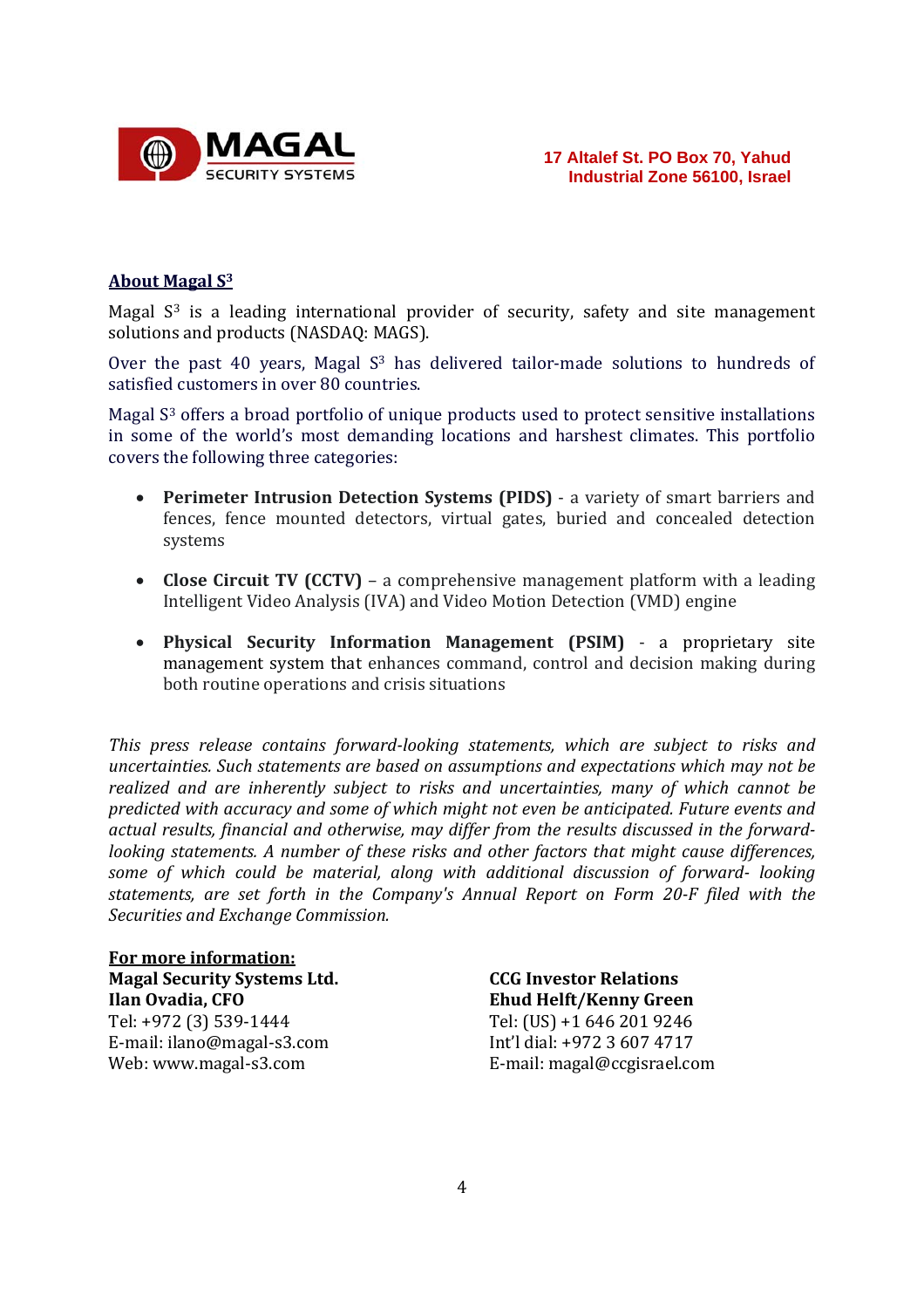

# **CONDENSED CONSOLIDATED STATEMENTS OF INCOME**  *(All numbers except EPS expressed in thousands of US\$)*

|                                                                 | Year Ended December 31, |           | Quarter Ended December 31, |          |           |          |
|-----------------------------------------------------------------|-------------------------|-----------|----------------------------|----------|-----------|----------|
|                                                                 | 2009                    | 2008      | $\frac{9}{6}$<br>change    | 2009     | 2008      | % change |
| Revenues                                                        | 54,518                  | 57,105    | (4.5)                      | 14,966   | 16,645    | (10.1)   |
| Cost of revenues                                                | 33,331                  | 37,559    | (11.3)                     | 9,230    | 10,748    | (14.1)   |
| Gross profit                                                    | 21,187                  | 19,546    | 8.4                        | 5,736    | 5,897     | (2.7)    |
| Operating expenses:                                             |                         |           |                            |          |           |          |
| Research and development, net                                   | 4,816                   | 5,556     | (13.3)                     | 1,361    | 1,275     | 6.7      |
| Selling and marketing                                           | 10,876                  | 12,953    | (16.0)                     | 3,027    | 3,838     | (21.1)   |
| General and administrative                                      | 8,216                   | 10,243    | (19.8)                     | 2,235    | 4,157     | (46.2)   |
| Impairment of goodwill and other                                |                         |           |                            |          |           |          |
| intangible assets                                               |                         | 2,772     |                            |          | 2,772     |          |
| Post employment and termination benefits                        |                         | 2,582     |                            |          | 2,144     |          |
| <b>Total operating expenses</b>                                 | 23,908                  | 34,106    | (29.9)                     | 6,623    | 14,186    | (53.3)   |
| <b>Operating loss</b>                                           | (2,721)                 | (14, 560) |                            | (887)    | (8, 289)  |          |
| Financial expenses, net                                         | 1,568                   | 1,314     | 19.3                       | 503      | (228)     |          |
|                                                                 |                         |           |                            |          |           |          |
| Income (loss) from continuing operations<br>before income taxes | (4, 289)                | (15, 874) |                            | (1, 390) | (8,061)   |          |
| Income tax                                                      | 728                     | 3,066     | (76.3)                     | 877      | 3,988     | (78.0)   |
| Net Income from continuing operations                           | (5,017)                 | (18, 940) |                            | (2, 267) | (12, 049) |          |
| Net Income (loss) from discontinued operations                  | 4,216                   | (13,662)  |                            | 4,313    | (11, 979) |          |
| Net income (loss)                                               | (801)                   | (32,602)  |                            | 2,046    | (24, 028) |          |
|                                                                 |                         |           |                            |          |           |          |
| Less: net income attributable to non-controlling                |                         |           |                            |          |           |          |
| interest                                                        | 54                      |           |                            | 54       |           |          |
| Net income (loss) attributable to Magal Ltd.                    |                         |           |                            |          |           |          |
| shareholders                                                    | (855)                   | (32,602)  |                            | 1,992    | (24, 028) |          |
| Basic net earnings per share from continuing                    |                         |           |                            |          |           |          |
| operations                                                      | \$(0.49)                | \$(1.82)  |                            | \$(0.22) | \$(1.16)  |          |
| Basic net earnings (loss) per share from                        |                         |           |                            |          |           |          |
| discontinued operations                                         | \$0.41                  | \$(1.32)  |                            | \$0.41   | \$(1.15)  |          |
| Basic net earnings (loss) per share                             | \$(0.08)                | \$(3.14)  |                            | \$0.19   | \$(2.31)  |          |
|                                                                 |                         |           |                            |          |           |          |
| Weighted average number of shares                               |                         |           |                            |          |           |          |
| outstanding used in computing                                   |                         |           |                            |          |           |          |
| basic net earnings per share                                    | 10,397                  | 10,397    |                            | 10,397   | 10,397    |          |
|                                                                 |                         |           |                            |          |           |          |
| Diluted net profit per share from discontinued                  |                         |           |                            |          |           |          |
| operations                                                      | 0.41                    |           |                            | 0.41     |           |          |
| Weighted average number of shares                               |                         |           |                            |          |           |          |
| outstanding used in computing                                   |                         |           |                            |          |           |          |
| diluted net earnings per share                                  | 10,398                  |           |                            | 10,400   |           |          |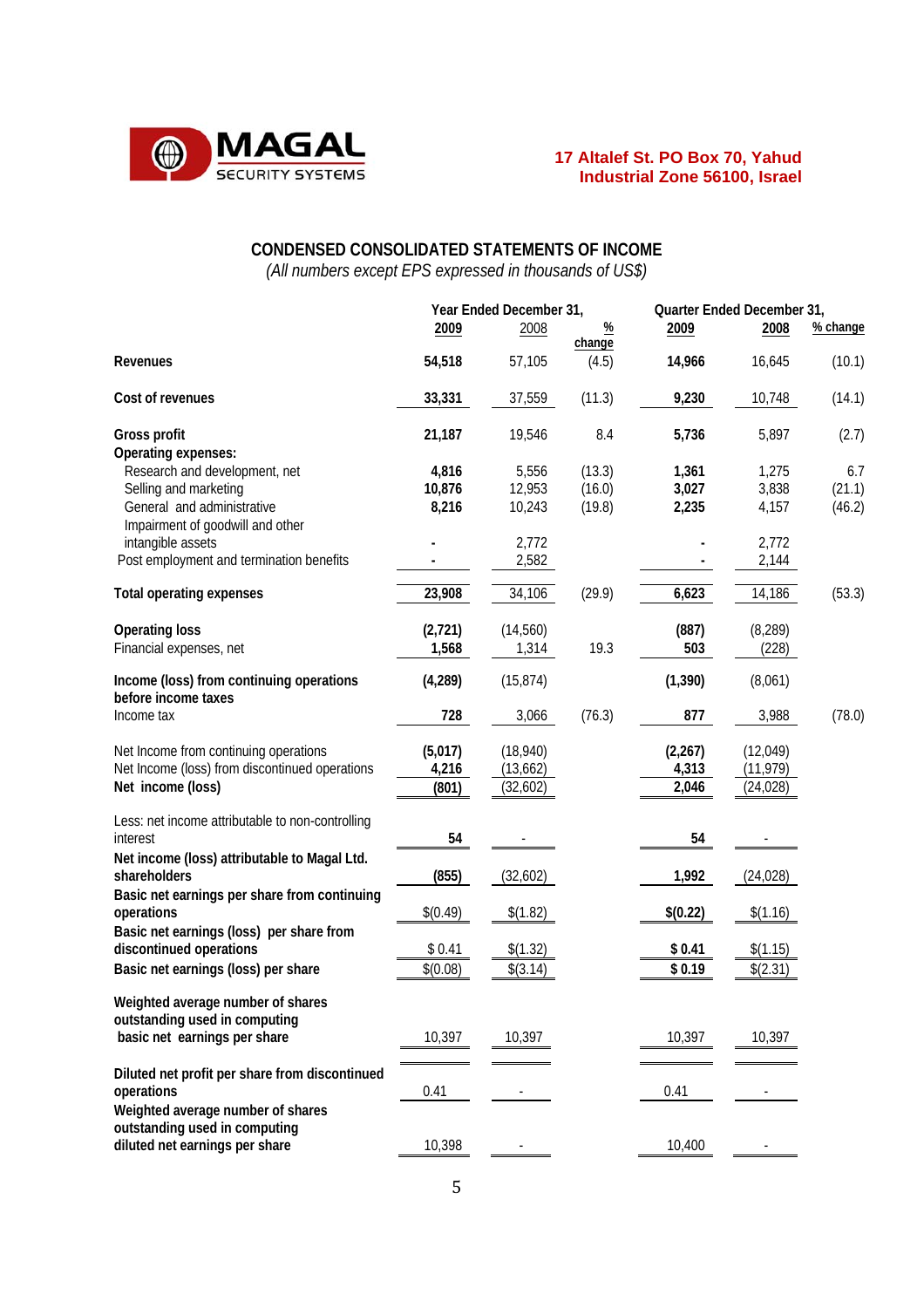

 $\overline{a}$  $\overline{\phantom{a}}$ 

 $\qquad \qquad$ 

#### **MAGAL SECURITY SYSTEMS LTD. FINANCIAL RATIOS**

 $=$   $=$ 

|                                                                                           | <b>Twelve Months Ended Dec. 31.</b> |              | Three months Ended Dec. 31. |              |
|-------------------------------------------------------------------------------------------|-------------------------------------|--------------|-----------------------------|--------------|
|                                                                                           | 2009<br>$\%$                        | 2008<br>$\%$ | 2009<br>$\%$                | 2008<br>$\%$ |
| Gross margin                                                                              | 38.9                                | 34.2         | 38.3                        | 35.4         |
| Research and development, net as a % of                                                   |                                     |              |                             |              |
| revenues                                                                                  | 8.8                                 | 9.7          | 9.1                         | 7.7          |
| Selling and marketing as a % of revenues                                                  | 19.9                                | 22.7         | 20.2                        | 23.1         |
| General and administrative as a % of                                                      |                                     |              |                             |              |
| revenues                                                                                  | 15.1                                | 17.9         | 14.9                        | 25.0         |
| Special post employment benefit                                                           |                                     | 4.5          |                             | 12.9         |
| Operating margin                                                                          | (5.0)                               | (25.5)       | (5.9)                       | (49.8)       |
| Net margin before discontinued operations<br>Net income (loss) on discontinued operations | (9.2)                               | (33.2)       | (15.1)                      | (72.4)       |
| as a % of revenues                                                                        | 7.7                                 | (23.9)       | 28.8                        | (72.0)       |
| Net margin after discontinued operations                                                  | (1.5)                               | (57.1)       | 13.7                        | (144.4)      |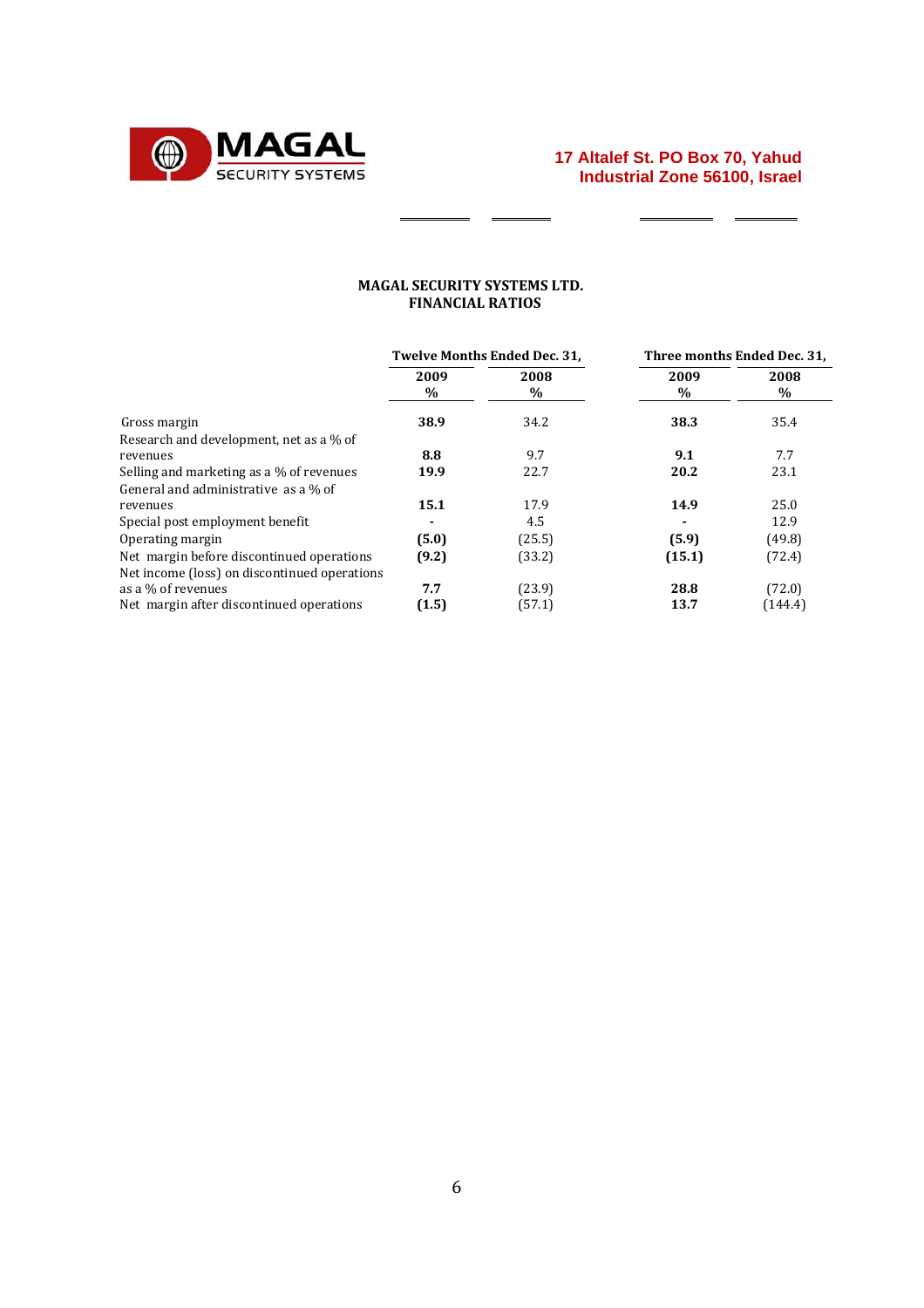

| <b>CONDENSED CONSOLIDATED BALANCE SHEETS</b>                                    |                 |                         |
|---------------------------------------------------------------------------------|-----------------|-------------------------|
| (All numbers expressed in thousands of US\$)                                    | December 31,    | December 31,            |
|                                                                                 | 2009            | 2008                    |
| <b>CURRENT ASSETS:</b><br>Cash and cash equivalents<br>Marketable securities    | \$11,869        | \$16,835                |
| Short term bank deposits<br>Restricted deposit                                  | 1,807           | 1,000<br>1,228<br>3,223 |
| Trade receivables                                                               | 12,328          | 15,800                  |
| Unbilled accounts receivable                                                    | 5,892           | 5,055                   |
| Other accounts receivable and prepaid expenses<br>Deferred income taxes         | 1,416<br>272    | 4,607<br>1,321          |
| Inventories                                                                     | 10,912          | 12,728                  |
| Cost incurred on long term contracts                                            |                 | 7,646                   |
| <b>Total current assets</b>                                                     | 44,496          | 69,443                  |
| LONG TERM INVESTMENTS AND RECEIVABLES:                                          |                 |                         |
| Long-term trade receivables                                                     | 1,753           | 1,839                   |
| Long-term loan                                                                  | 200             | 519                     |
| Long-term deposits                                                              | 40              | 1,826                   |
| Escrow deposit<br>Severance pay fund                                            | 2,476           | 860<br>2,763            |
| Total long-term investments and receivables                                     | 4,469           | 7,807                   |
| PROPERTY AND EQUIPMENT, NET                                                     | 9,178           | 8,441                   |
| OTHER ASSETS, NET                                                               | 269             | 2,925                   |
| <b>GOODWILL</b>                                                                 | 2,053           | 1,874                   |
| ASSETS ATTRIBUTABLE TO DISCONTINUED OPERATIONS                                  | 28              | 47                      |
| <b>TOTAL ASSETS</b>                                                             | \$60,493        | \$90,537                |
| <b>CURRENT LIABILITIES:</b>                                                     |                 |                         |
| Short-term bank credit                                                          | \$8,234         | \$23,182                |
| Current maturities of long-term bank debt                                       | 1,824           | 813                     |
| Trade payables                                                                  | 4,018           | 13,145                  |
| Other accounts payable and accrued expenses<br><b>Total current liabilities</b> | 9,918<br>23,994 | 15,924<br>53,064        |
|                                                                                 |                 |                         |
| <b>LONG-TERM LIABILITIES:</b><br>Long-term bank debt                            | 548             | 2,282                   |
| Deferred income taxes                                                           | 35              | 482                     |
| Accrued severance pay                                                           | 3,562           | 3,823                   |
| Total long-term liabilities                                                     | 4,145           | 6,587                   |
| LIABILITIES ATTRIBUTABLE TO DISCONTINUED OPERATIONS                             | 45              | 168                     |
| <b>SHAREHOLDERS' EQUITY</b>                                                     | 32,309          | 30,718                  |
| TOTAL LIABILITIES AND SHAREHOLDERS' EQUITY                                      | \$60,493        | \$90,537                |
| Total bank debt to total capitalization                                         | 0.33            | 0.86                    |
| Current ratio                                                                   | 1.85            | 1.31                    |